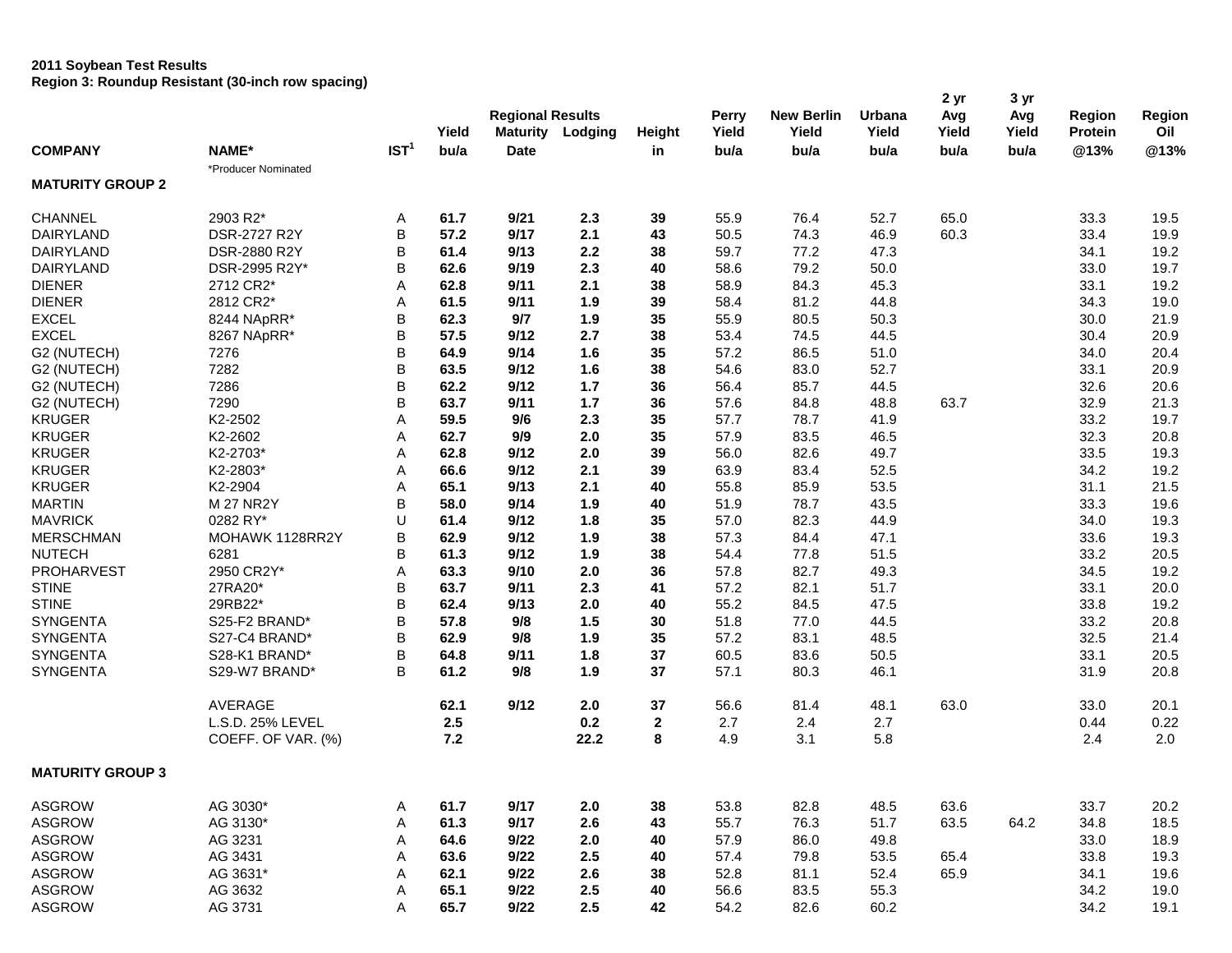# **2011 Soybean Test Results Region 3: Roundup Resistant (30-inch row spacing)**

| <b>COMPANY</b>   |                     |                  |               | <b>Regional Results</b>        |         |        | Perry | <b>New Berlin</b> | Urbana        | 2 yr<br>Avg   | 3 yr<br>Avg   | Region         | Region      |
|------------------|---------------------|------------------|---------------|--------------------------------|---------|--------|-------|-------------------|---------------|---------------|---------------|----------------|-------------|
|                  | NAME*               | IST <sup>1</sup> | Yield<br>bu/a | <b>Maturity</b><br><b>Date</b> | Lodging | Height | Yield | Yield<br>bu/a     | Yield<br>bu/a | Yield<br>bu/a | Yield<br>bu/a | <b>Protein</b> | Oil<br>@13% |
|                  | *Producer Nominated |                  |               |                                |         | in     | bu/a  |                   |               |               |               | @13%           |             |
| <b>ASGROW</b>    | AG 3830*            | A                | 65.3          | 10/2                           | 2.6     | 47     | 56.2  | 82.5              | 57.2          | 65.9          |               | 33.2           | 19.6        |
| <b>ASGROW</b>    | AG 3832             | Α                | 65.5          | 9/22                           | 2.5     | 40     | 57.3  | 84.3              | 54.8          |               |               | 33.8           | 19.6        |
| <b>ASGROW</b>    | AG 3932             | Α                | 67.5          | 9/29                           | 2.3     | 43     | 57.4  | 84.3              | 60.8          |               |               | 34.4           | 18.9        |
| <b>CHANNEL</b>   | 3000 R2             | Α                | 64.0          | 9/20                           | 2.1     | 39     | 55.1  | 85.4              | 51.5          | 63.8          | 66.5          | 34.3           | 18.7        |
| <b>CHANNEL</b>   | 3105 R2*            | Α                | 61.6          | 9/19                           | 2.7     | 43     | 55.0  | 77.9              | 51.9          |               |               | 33.4           | 19.7        |
| <b>CHANNEL</b>   | 3205 R2             | Α                | 63.8          | 9/22                           | 2.6     | 40     | 55.9  | 78.3              | 57.3          |               |               | 33.6           | 19.6        |
| <b>CHANNEL</b>   | 3303 R2             | Α                | 65.4          | 9/23                           | 2.6     | 41     | 58.3  | 82.6              | 55.3          |               |               | 33.5           | 19.0        |
| <b>CHANNEL</b>   | 3402 R2*            | Α                | 64.5          | 9/22                           | 2.2     | 42     | 54.5  | 87.3              | 51.8          |               |               | 34.2           | 19.1        |
| <b>CHANNEL</b>   | 3701 R2*            | Α                | 63.5          | 9/28                           | 2.4     | 41     | 55.3  | 76.6              | 58.5          | 66.3          |               | 33.6           | 19.2        |
| <b>CHANNEL</b>   | 3905 R2             | Α                | 64.4          | 9/29                           | 2.5     | 42     | 52.0  | 81.9              | 59.2          |               |               | 33.3           | 18.9        |
| <b>DAIRYLAND</b> | DSR-3736 R2Y        | B                | 62.0          | 9/29                           | 2.4     | 42     | 53.0  | 80.5              | 52.4          | 64.1          |               | 31.5           | 20.3        |
| DAIRYLAND        | DSR-3805 R2Y*       | U                | 62.4          | 9/28                           | 2.8     | 42     | 51.6  | 82.1              | 53.4          |               |               | 33.1           | 19.5        |
| <b>DAIRYLAND</b> | DST 32-001 R2Y      | F                | 61.0          | 9/17                           | 2.4     | 36     | 52.7  | 79.2              | 51.1          |               |               | 34.0           | 19.9        |
| <b>DIENER</b>    | 3012 CR2*           | Α                | 62.4          | 9/21                           | 2.6     | 39     | 56.7  | 79.2              | 51.3          |               |               | 33.1           | 19.8        |
| <b>DIENER</b>    | 3494 CR2*           | Α                | 65.4          | 9/20                           | 2.0     | 41     | 54.6  | 83.7              | 58.0          |               |               | 33.7           | 19.3        |
| DYNA-GRO         | 32RY39              | Α                | 64.2          | 9/29                           | 2.1     | 42     | 54.1  | 86.9              | 51.6          |               |               | 32.9           | 19.8        |
| DYNA-GRO         | 34RY36              | Α                | 64.5          | 9/25                           | 2.4     | 43     | 53.8  | 81.0              | 58.7          |               |               | 33.8           | 19.3        |
| DYNA-GRO         | 36RY38              | Α                | 66.9          | 9/26                           | 2.7     | 42     | 56.9  | 83.3              | 60.5          |               |               | 34.5           | 18.9        |
| DYNA-GRO         | 37P37*              | В                | 60.1          | 9/29                           | 2.2     | 42     | 52.5  | 75.2              | 52.6          | 63.2          | 64.0          | 33.6           | 19.0        |
| DYNA-GRO         | 37RY33              | Α                | 65.0          | 9/19                           | 2.1     | 41     | 55.8  | 87.4              | 51.8          |               |               | 34.0           | 19.2        |
| DYNA-GRO         | 37RY39              | F                | 62.6          | 9/28                           | 2.6     | 44     | 55.1  | 77.8              | 54.9          | 66.7          |               | 32.3           | 20.3        |
| <b>EXCEL</b>     | 3730 NR2Y           | U                | 60.9          | 9/24                           | 2.7     | 43     | 49.3  | 78.3              | 55.0          |               |               | 34.4           | 19.1        |
| <b>EXCEL</b>     | 3796 NNR2Y          | U                | 62.2          | 10/1                           | 2.9     | 45     | 51.8  | 78.6              | 56.1          |               |               | 34.1           | 19.2        |
| <b>EXCEL</b>     | 3808 NNR2Y          | U                | 64.7          | 10/2                           | 3.2     | 42     | 52.3  | 84.9              | 56.8          |               |               | 32.9           | 19.3        |
| <b>FS HISOY</b>  | HS 33A02*           | B                | 64.4          | 9/23                           | 2.1     | 41     | 53.7  | 86.4              | 53.0          | 67.0          |               | 34.2           | 19.0        |
| <b>FS HISOY</b>  | <b>HS 34A12</b>     | B                | 61.8          | 9/25                           | 2.6     | 41     | 55.4  | 73.7              | 56.1          |               |               | 33.1           | 19.5        |
| <b>FS HISOY</b>  | <b>HS 36A12</b>     | B                | 64.0          | 9/24                           | 2.3     | 41     | 58.0  | 76.7              | 57.4          |               |               | 34.5           | 18.8        |
| <b>FS HISOY</b>  | HS 37A02*           | B                | 62.6          | 10/3                           | 2.8     | 44     | 54.9  | 76.1              | 56.8          | 65.2          |               | 33.4           | 19.4        |
| <b>FS HISOY</b>  | HS 38A02*           | В                | 62.8          | 9/29                           | 2.5     | 41     | 54.2  | 81.8              | 52.5          | 66.1          |               | 33.8           | 19.5        |
| <b>FS HISOY</b>  | <b>HS 38A12</b>     | B                | 64.5          | 9/25                           | 2.8     | 42     | 58.6  | 80.8              | 54.1          |               |               | 34.6           | 18.7        |
| <b>FS HISOY</b>  | HS 39A02*           | B                | 62.6          | 9/30                           | 2.6     | 45     | 52.6  | 77.5              | 57.6          | 65.7          |               | 32.5           | 20.1        |
| <b>FS HISOY</b>  | <b>HS 39A12</b>     | B                | 62.6          | 9/28                           | 2.1     | 41     | 56.7  | 84.9              | 46.0          |               |               | 33.1           | 19.7        |
| G2 (NUTECH)      | 7332                | B                | 66.4          | 9/21                           | 2.4     | 39     | 58.2  | 85.8              | 55.2          |               |               | 33.0           | 20.4        |
| G2 (NUTECH)      | 7342                | B                | 65.2          | 9/26                           | 2.1     | 39     | 58.4  | 83.1              | 54.1          |               |               | 32.0           | 20.5        |
| G2 (NUTECH)      | 7345                | B                | 62.4          | 9/22                           | 2.4     | 42     | 55.8  | 79.3              | 52.2          |               |               | 32.6           | 21.2        |
| G2 (NUTECH)      | 7349                | B                | 64.4          | 9/24                           | 2.3     | 41     | 58.2  | 81.9              | 53.2          |               |               | 33.0           | 20.7        |
| G2 (NUTECH)      | 7355                | В                | 64.5          | 9/24                           | 2.5     | 42     | 57.2  | 82.7              | 53.7          |               |               | 31.9           | 20.8        |
| G2 (NUTECH)      | 7362                | B                | 65.0          | 9/26                           | 2.3     | 44     | 57.6  | 86.1              | 51.4          |               |               | 31.6           | 20.8        |
| G2 (NUTECH)      | 7372                | В                | 66.3          | 9/28                           | $2.4\,$ | 46     | 60.5  | 83.6              | 54.7          |               |               | 33.3           | 20.2        |
| G2 (NUTECH)      | 7376                | В                | 64.9          | 9/26                           | 2.5     | 44     | 56.9  | 81.5              | 56.1          | 66.3          |               | 33.6           | 20.3        |
| G2 (NUTECH)      | 7382                | B                | 65.4          | 9/27                           | 2.8     | 44     | 55.9  | 80.7              | 59.6          |               |               | 32.2           | 20.5        |
| G2 (NUTECH)      | 7384                | B                | 64.8          | 9/29                           | 2.6     | 42     | 56.0  | 82.0              | 56.3          |               |               | 32.7           | 20.0        |
| G2 (NUTECH)      | 7389                | B                | 65.1          | 9/24                           | 2.1     | 44     | 55.7  | 85.5              | 54.2          |               |               | 31.9           | 21.2        |
| G2 (NUTECH)      | 7390                | B                | 63.6          | 9/28                           | $2.4\,$ | 39     | 55.6  | 81.0              | 54.4          | 64.9          |               | 33.7           | 20.1        |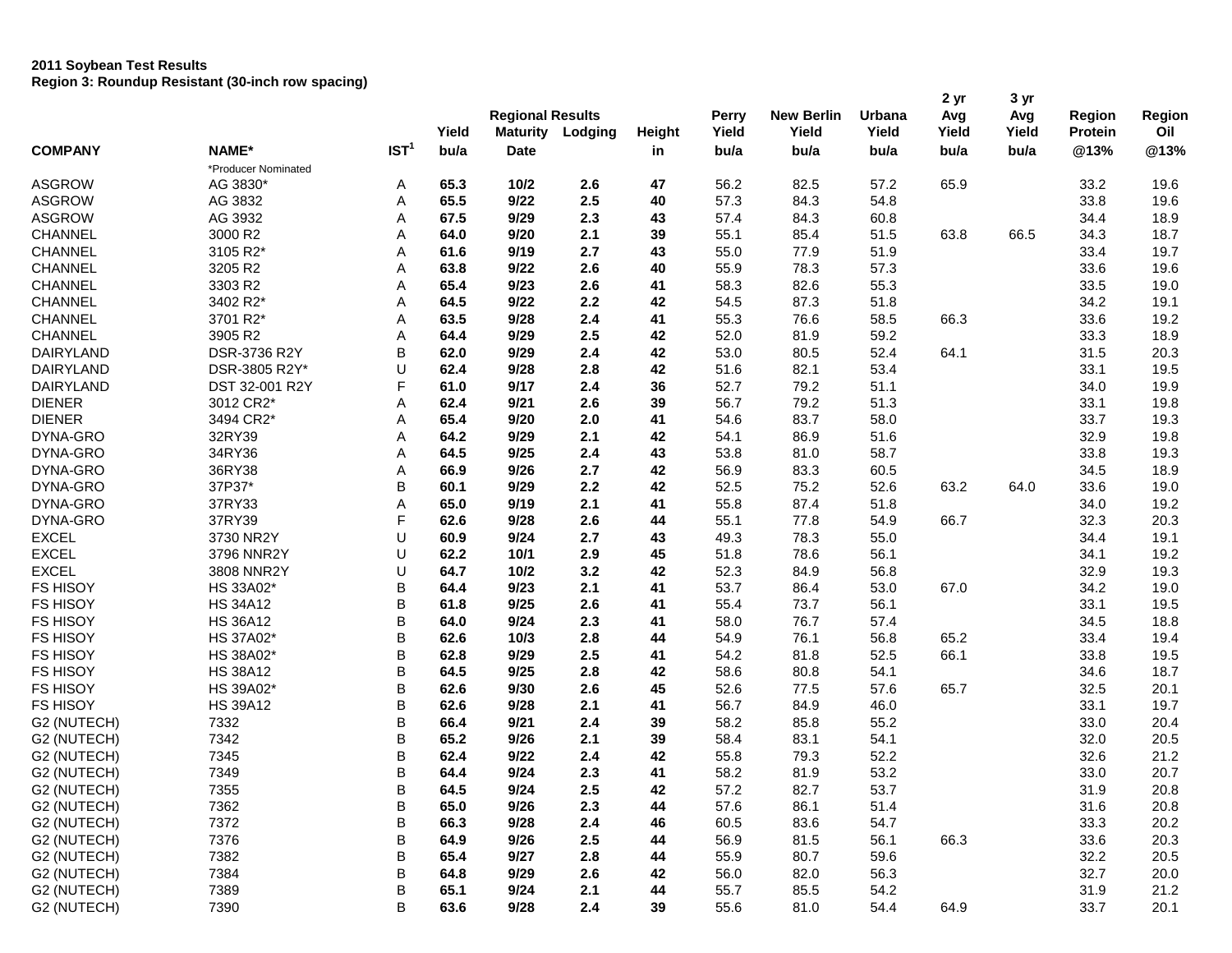# **2011 Soybean Test Results Region 3: Roundup Resistant (30-inch row spacing)**

| Yield<br>Yield<br>Oil<br>Yield<br><b>Maturity</b><br>Yield<br>Yield<br>Yield<br><b>Protein</b><br>Lodging<br><b>Height</b><br>IST <sup>1</sup><br><b>COMPANY</b><br>NAME*<br>bu/a<br>@13%<br><b>Date</b><br>bu/a<br>bu/a<br>bu/a<br>bu/a<br>bu/a<br>in<br>*Producer Nominated<br>GT-342 CR2*<br>9/23<br>40<br>50.7<br>80.2<br>49.9<br><b>GREAT HEART</b><br>U<br>60.3<br>2.4<br>33.6<br>18.9<br>F<br>GT-374 CR2*<br>64.3<br>9/30<br>2.5<br>40<br>57.4<br>79.9<br>55.6<br>19.3<br><b>GREAT HEART</b><br>34.0<br>E.<br><b>GREAT HEART</b><br>GT-399 CR2*<br>57.5<br>2.3<br>38<br>49.4<br>51.1<br>33.8<br>19.2<br>10/3<br>71.9<br>55.4<br><b>GREAT LAKES</b><br>GL 3069 RR2*<br>2.5<br>55.1<br>78.6<br>20.0<br>Α<br>63.1<br>9/21<br>41<br>33.0<br>9/22<br>2.6<br>55.8<br>51.6<br>19.8<br><b>GREAT LAKES</b><br>GL 3289 RR2*<br>Α<br>62.0<br>40<br>78.7<br>33.3<br>56.7<br><b>GREAT LAKES</b><br>GL 3429 RR2*<br>65.8<br>9/22<br>2.0<br>41<br>56.3<br>84.4<br>19.2<br>Α<br>34.0<br>58.8<br><b>GREAT LAKES</b><br>GL 3649 RR2*<br>Α<br>65.8<br>9/25<br>2.7<br>45<br>58.0<br>80.5<br>18.8<br>34.6<br><b>GREAT LAKES</b><br>GL 3879 RR2*<br>Α<br>2.3<br>42<br>52.5<br>81.8<br>59.4<br>33.8<br>19.4<br>64.6<br>10/1<br>B<br><b>HOBLIT</b><br>36P2<br>9/23<br>2.3<br>42<br>52.6<br>78.5<br>49.4<br>20.0<br>60.2<br>31.7<br><b>HUBNER</b><br>H 33-11 R2*<br>Α<br>59.5<br>9/22<br>2.7<br>42<br>54.6<br>72.1<br>51.6<br>63.5<br>19.2<br>34.1<br><b>HUBNER</b><br>Α<br>66.2<br>9/22<br>2.4<br>40<br>59.5<br>83.9<br>55.2<br>67.4<br>33.3<br>19.1<br>H 34-11 R2*<br><b>HUBNER</b><br>H 34-12 R2<br>Α<br>63.1<br>9/23<br>2.1<br>41<br>53.1<br>81.4<br>54.7<br>33.5<br>19.2<br>2.5<br><b>HUBNER</b><br>H 35-10 R2*<br>A<br>66.2<br>9/25<br>43<br>55.8<br>82.9<br>59.8<br>65.3<br>33.8<br>19.0<br><b>HUBNER</b><br>Α<br>2.3<br>55.6<br>78.0<br>54.7<br>18.9<br>H 36-12 R2<br>62.7<br>9/26<br>40<br>34.4<br><b>HUBNER</b><br>9/29<br>2.6<br>55.1<br>55.9<br>19.1<br>H 37-10 R2*<br>Α<br>62.4<br>44<br>76.2<br>64.7<br>34.5<br>2.5<br><b>HUBNER</b><br>63.9<br>9/28<br>42<br>55.3<br>77.1<br>59.4<br>19.5<br>H 38-10 R2*<br>Α<br>33.7<br>2.5<br><b>HUBNER</b><br>H 39-12 R2<br>Α<br>62.4<br>9/28<br>41<br>55.6<br>79.6<br>52.0<br>33.5<br>18.8<br><b>KRUGER</b><br>57.3<br>K2-3103<br>A<br>63.8<br>9/18<br>2.6<br>40<br>55.2<br>79.0<br>66.0<br>20.0<br>33.1<br><b>KRUGER</b><br>K2-3202<br>Α<br>64.2<br>9/19<br>2.6<br>54.7<br>56.7<br>19.8<br>40<br>81.3<br>34.6<br><b>KRUGER</b><br>K2-3402<br>9/24<br>2.1<br>55.4<br>49.4<br>67.1<br>19.1<br>Α<br>63.1<br>41<br>84.6<br>34.2<br><b>KRUGER</b><br>K2-3602<br>Α<br>63.0<br>10/2<br>2.6<br>43<br>54.8<br>79.3<br>54.8<br>65.7<br>32.9<br>19.7<br>K2-3701<br><b>KRUGER</b><br>Α<br>63.8<br>9/27<br>2.3<br>41<br>56.1<br>79.7<br>55.4<br>18.9<br>34.2<br><b>KRUGER</b><br>2.5<br>K2-3802<br>Α<br>67.7<br>10/2<br>44<br>58.7<br>80.6<br>63.7<br>67.4<br>33.7<br>19.3<br><b>KRUGER</b><br>K2-3902<br>Α<br>9/29<br>2.7<br>52.9<br>80.2<br>54.1<br>65.8<br>20.2<br>62.4<br>44<br>32.4<br><b>KRUGER</b><br>K2X32A1<br>9/22<br>2.6<br>55.5<br>52.0<br>19.7<br>Α<br>62.2<br>41<br>79.0<br>33.6<br>LEWIS<br>351 R2<br>Α<br>65.3<br>9/23<br>2.1<br>57.7<br>87.0<br>51.4<br>66.9<br>19.1<br>40<br>33.9<br>362 R2<br>LEWIS<br>Α<br>63.8<br>9/26<br>2.4<br>42<br>55.1<br>79.5<br>56.8<br>19.0<br>34.3<br>381 R2<br>57.1<br>LEWIS<br>Α<br>64.5<br>9/29<br>2.3<br>42<br>78.8<br>57.8<br>19.4<br>65.4<br>34.0<br>392 R2<br>LEWIS<br>Α<br>9/28<br>2.5<br>43<br>53.9<br>80.5<br>53.4<br>18.7<br>62.6<br>33.7<br>B<br><b>MARTIN</b><br>M 132 NR2Y<br>9/19<br>2.2<br>56.1<br>86.0<br>49.2<br>64.9<br>33.8<br>19.0<br>63.8<br>40<br>B<br><b>MARTIN</b><br>M 134 NR2Y<br>58.5<br>9/23<br>2.7<br>47<br>50.4<br>77.3<br>47.9<br>33.2<br>18.9<br>B<br><b>MARTIN</b><br>M 36 NR2Y<br>63.3<br>9/29<br>3.0<br>44<br>51.8<br>84.6<br>53.6<br>19.6<br>33.5<br>B<br><b>MARTIN</b><br><b>M 38 NRR</b><br>9/25<br>2.5<br>55.0<br>80.5<br>55.9<br>20.7<br>63.8<br>40<br>31.9<br><b>MAVRICK</b><br>0322 RY*<br>53.7<br>20.8<br>Α<br>61.0<br>9/18<br>2.9<br>41<br>51.3<br>78.0<br>32.7<br><b>MAVRICK</b><br>0323 RR*<br>9/22<br>2.5<br>54.7<br>82.5<br>53.0<br>20.7<br>U<br>63.4<br>39<br>33.0<br><b>MAVRICK</b><br>0382 RY*<br>65.4<br>9/30<br>2.4<br>42<br>56.8<br>79.7<br>59.7<br>19.2<br>U<br>34.0<br>57.7<br><b>MERSCHMAN</b><br>ARTHUR 1230RR2Y<br>B<br>65.2<br>9/20<br>$2.7\,$<br>39<br>56.5<br>81.5<br>33.4<br>19.8<br>COOLIDGE 1234RR2Y<br><b>MERSCHMAN</b><br>в<br>64.4<br>9/22<br>2.1<br>41<br>51.9<br>86.9<br>54.2<br>34.0<br>19.3<br><b>MERSCHMAN</b><br>2.5<br>57.1<br>57.0<br>KENNEDY 1036RR2Y<br>В<br>64.2<br>9/26<br>44<br>78.6<br>66.6<br>66.4<br>34.4<br>18.8<br>2.6<br><b>MERSCHMAN</b><br><b>WASHINGTON 1238RR</b><br>В<br>67.6<br>9/26<br>42<br>59.5<br>82.1<br>61.0<br>32.1<br>20.6<br><b>MYCOGEN</b><br>5N342 R2*<br>B<br>2.0<br>54.9<br>86.6<br>53.7<br>65.1<br>9/22<br>42<br>34.1<br>19.1<br>B<br><b>MYCOGEN</b><br>5N360 R2*<br>9/26<br>2.2<br>41<br>54.2<br>79.2<br>55.9<br>63.1<br>34.3<br>18.9<br><b>NUTECH</b><br>В<br>9/23<br>2.9<br>51.5<br>66.3<br>7359<br>62.3<br>39<br>84.1<br>51.2<br>63.8<br>33.7<br>20.2 |               |      |   |      |      | <b>Regional Results</b> |    |      | <b>New Berlin</b> | Urbana | 2 yr<br>Avg | 3 yr<br>Avg | <b>Region</b> | Region |
|------------------------------------------------------------------------------------------------------------------------------------------------------------------------------------------------------------------------------------------------------------------------------------------------------------------------------------------------------------------------------------------------------------------------------------------------------------------------------------------------------------------------------------------------------------------------------------------------------------------------------------------------------------------------------------------------------------------------------------------------------------------------------------------------------------------------------------------------------------------------------------------------------------------------------------------------------------------------------------------------------------------------------------------------------------------------------------------------------------------------------------------------------------------------------------------------------------------------------------------------------------------------------------------------------------------------------------------------------------------------------------------------------------------------------------------------------------------------------------------------------------------------------------------------------------------------------------------------------------------------------------------------------------------------------------------------------------------------------------------------------------------------------------------------------------------------------------------------------------------------------------------------------------------------------------------------------------------------------------------------------------------------------------------------------------------------------------------------------------------------------------------------------------------------------------------------------------------------------------------------------------------------------------------------------------------------------------------------------------------------------------------------------------------------------------------------------------------------------------------------------------------------------------------------------------------------------------------------------------------------------------------------------------------------------------------------------------------------------------------------------------------------------------------------------------------------------------------------------------------------------------------------------------------------------------------------------------------------------------------------------------------------------------------------------------------------------------------------------------------------------------------------------------------------------------------------------------------------------------------------------------------------------------------------------------------------------------------------------------------------------------------------------------------------------------------------------------------------------------------------------------------------------------------------------------------------------------------------------------------------------------------------------------------------------------------------------------------------------------------------------------------------------------------------------------------------------------------------------------------------------------------------------------------------------------------------------------------------------------------------------------------------------------------------------------------------------------------------------------------------------------------------------------------------------------------------------------------------------------------------------------------------------------------------------------------------------------------------------------------------------------------------------------------------------------------------------------------------------------------------------------------------------------------------------------------------------------------------------------------------------------------------------------------------------------------------------------------------------------------------------------------------------------------------------------------------------------------------------------------------------------------------------------------------------------------------------------------------------------------------------------------------------------------------------------------------------------------------------------------------------------------|---------------|------|---|------|------|-------------------------|----|------|-------------------|--------|-------------|-------------|---------------|--------|
|                                                                                                                                                                                                                                                                                                                                                                                                                                                                                                                                                                                                                                                                                                                                                                                                                                                                                                                                                                                                                                                                                                                                                                                                                                                                                                                                                                                                                                                                                                                                                                                                                                                                                                                                                                                                                                                                                                                                                                                                                                                                                                                                                                                                                                                                                                                                                                                                                                                                                                                                                                                                                                                                                                                                                                                                                                                                                                                                                                                                                                                                                                                                                                                                                                                                                                                                                                                                                                                                                                                                                                                                                                                                                                                                                                                                                                                                                                                                                                                                                                                                                                                                                                                                                                                                                                                                                                                                                                                                                                                                                                                                                                                                                                                                                                                                                                                                                                                                                                                                                                                                                                                                          |               |      |   |      |      |                         |    |      |                   |        |             |             |               |        |
|                                                                                                                                                                                                                                                                                                                                                                                                                                                                                                                                                                                                                                                                                                                                                                                                                                                                                                                                                                                                                                                                                                                                                                                                                                                                                                                                                                                                                                                                                                                                                                                                                                                                                                                                                                                                                                                                                                                                                                                                                                                                                                                                                                                                                                                                                                                                                                                                                                                                                                                                                                                                                                                                                                                                                                                                                                                                                                                                                                                                                                                                                                                                                                                                                                                                                                                                                                                                                                                                                                                                                                                                                                                                                                                                                                                                                                                                                                                                                                                                                                                                                                                                                                                                                                                                                                                                                                                                                                                                                                                                                                                                                                                                                                                                                                                                                                                                                                                                                                                                                                                                                                                                          |               |      |   |      |      |                         |    |      |                   |        |             |             |               | @13%   |
|                                                                                                                                                                                                                                                                                                                                                                                                                                                                                                                                                                                                                                                                                                                                                                                                                                                                                                                                                                                                                                                                                                                                                                                                                                                                                                                                                                                                                                                                                                                                                                                                                                                                                                                                                                                                                                                                                                                                                                                                                                                                                                                                                                                                                                                                                                                                                                                                                                                                                                                                                                                                                                                                                                                                                                                                                                                                                                                                                                                                                                                                                                                                                                                                                                                                                                                                                                                                                                                                                                                                                                                                                                                                                                                                                                                                                                                                                                                                                                                                                                                                                                                                                                                                                                                                                                                                                                                                                                                                                                                                                                                                                                                                                                                                                                                                                                                                                                                                                                                                                                                                                                                                          |               |      |   |      |      |                         |    |      |                   |        |             |             |               |        |
|                                                                                                                                                                                                                                                                                                                                                                                                                                                                                                                                                                                                                                                                                                                                                                                                                                                                                                                                                                                                                                                                                                                                                                                                                                                                                                                                                                                                                                                                                                                                                                                                                                                                                                                                                                                                                                                                                                                                                                                                                                                                                                                                                                                                                                                                                                                                                                                                                                                                                                                                                                                                                                                                                                                                                                                                                                                                                                                                                                                                                                                                                                                                                                                                                                                                                                                                                                                                                                                                                                                                                                                                                                                                                                                                                                                                                                                                                                                                                                                                                                                                                                                                                                                                                                                                                                                                                                                                                                                                                                                                                                                                                                                                                                                                                                                                                                                                                                                                                                                                                                                                                                                                          |               |      |   |      |      |                         |    |      |                   |        |             |             |               |        |
|                                                                                                                                                                                                                                                                                                                                                                                                                                                                                                                                                                                                                                                                                                                                                                                                                                                                                                                                                                                                                                                                                                                                                                                                                                                                                                                                                                                                                                                                                                                                                                                                                                                                                                                                                                                                                                                                                                                                                                                                                                                                                                                                                                                                                                                                                                                                                                                                                                                                                                                                                                                                                                                                                                                                                                                                                                                                                                                                                                                                                                                                                                                                                                                                                                                                                                                                                                                                                                                                                                                                                                                                                                                                                                                                                                                                                                                                                                                                                                                                                                                                                                                                                                                                                                                                                                                                                                                                                                                                                                                                                                                                                                                                                                                                                                                                                                                                                                                                                                                                                                                                                                                                          |               |      |   |      |      |                         |    |      |                   |        |             |             |               |        |
|                                                                                                                                                                                                                                                                                                                                                                                                                                                                                                                                                                                                                                                                                                                                                                                                                                                                                                                                                                                                                                                                                                                                                                                                                                                                                                                                                                                                                                                                                                                                                                                                                                                                                                                                                                                                                                                                                                                                                                                                                                                                                                                                                                                                                                                                                                                                                                                                                                                                                                                                                                                                                                                                                                                                                                                                                                                                                                                                                                                                                                                                                                                                                                                                                                                                                                                                                                                                                                                                                                                                                                                                                                                                                                                                                                                                                                                                                                                                                                                                                                                                                                                                                                                                                                                                                                                                                                                                                                                                                                                                                                                                                                                                                                                                                                                                                                                                                                                                                                                                                                                                                                                                          |               |      |   |      |      |                         |    |      |                   |        |             |             |               |        |
|                                                                                                                                                                                                                                                                                                                                                                                                                                                                                                                                                                                                                                                                                                                                                                                                                                                                                                                                                                                                                                                                                                                                                                                                                                                                                                                                                                                                                                                                                                                                                                                                                                                                                                                                                                                                                                                                                                                                                                                                                                                                                                                                                                                                                                                                                                                                                                                                                                                                                                                                                                                                                                                                                                                                                                                                                                                                                                                                                                                                                                                                                                                                                                                                                                                                                                                                                                                                                                                                                                                                                                                                                                                                                                                                                                                                                                                                                                                                                                                                                                                                                                                                                                                                                                                                                                                                                                                                                                                                                                                                                                                                                                                                                                                                                                                                                                                                                                                                                                                                                                                                                                                                          |               |      |   |      |      |                         |    |      |                   |        |             |             |               |        |
|                                                                                                                                                                                                                                                                                                                                                                                                                                                                                                                                                                                                                                                                                                                                                                                                                                                                                                                                                                                                                                                                                                                                                                                                                                                                                                                                                                                                                                                                                                                                                                                                                                                                                                                                                                                                                                                                                                                                                                                                                                                                                                                                                                                                                                                                                                                                                                                                                                                                                                                                                                                                                                                                                                                                                                                                                                                                                                                                                                                                                                                                                                                                                                                                                                                                                                                                                                                                                                                                                                                                                                                                                                                                                                                                                                                                                                                                                                                                                                                                                                                                                                                                                                                                                                                                                                                                                                                                                                                                                                                                                                                                                                                                                                                                                                                                                                                                                                                                                                                                                                                                                                                                          |               |      |   |      |      |                         |    |      |                   |        |             |             |               |        |
|                                                                                                                                                                                                                                                                                                                                                                                                                                                                                                                                                                                                                                                                                                                                                                                                                                                                                                                                                                                                                                                                                                                                                                                                                                                                                                                                                                                                                                                                                                                                                                                                                                                                                                                                                                                                                                                                                                                                                                                                                                                                                                                                                                                                                                                                                                                                                                                                                                                                                                                                                                                                                                                                                                                                                                                                                                                                                                                                                                                                                                                                                                                                                                                                                                                                                                                                                                                                                                                                                                                                                                                                                                                                                                                                                                                                                                                                                                                                                                                                                                                                                                                                                                                                                                                                                                                                                                                                                                                                                                                                                                                                                                                                                                                                                                                                                                                                                                                                                                                                                                                                                                                                          |               |      |   |      |      |                         |    |      |                   |        |             |             |               |        |
|                                                                                                                                                                                                                                                                                                                                                                                                                                                                                                                                                                                                                                                                                                                                                                                                                                                                                                                                                                                                                                                                                                                                                                                                                                                                                                                                                                                                                                                                                                                                                                                                                                                                                                                                                                                                                                                                                                                                                                                                                                                                                                                                                                                                                                                                                                                                                                                                                                                                                                                                                                                                                                                                                                                                                                                                                                                                                                                                                                                                                                                                                                                                                                                                                                                                                                                                                                                                                                                                                                                                                                                                                                                                                                                                                                                                                                                                                                                                                                                                                                                                                                                                                                                                                                                                                                                                                                                                                                                                                                                                                                                                                                                                                                                                                                                                                                                                                                                                                                                                                                                                                                                                          |               |      |   |      |      |                         |    |      |                   |        |             |             |               |        |
|                                                                                                                                                                                                                                                                                                                                                                                                                                                                                                                                                                                                                                                                                                                                                                                                                                                                                                                                                                                                                                                                                                                                                                                                                                                                                                                                                                                                                                                                                                                                                                                                                                                                                                                                                                                                                                                                                                                                                                                                                                                                                                                                                                                                                                                                                                                                                                                                                                                                                                                                                                                                                                                                                                                                                                                                                                                                                                                                                                                                                                                                                                                                                                                                                                                                                                                                                                                                                                                                                                                                                                                                                                                                                                                                                                                                                                                                                                                                                                                                                                                                                                                                                                                                                                                                                                                                                                                                                                                                                                                                                                                                                                                                                                                                                                                                                                                                                                                                                                                                                                                                                                                                          |               |      |   |      |      |                         |    |      |                   |        |             |             |               |        |
|                                                                                                                                                                                                                                                                                                                                                                                                                                                                                                                                                                                                                                                                                                                                                                                                                                                                                                                                                                                                                                                                                                                                                                                                                                                                                                                                                                                                                                                                                                                                                                                                                                                                                                                                                                                                                                                                                                                                                                                                                                                                                                                                                                                                                                                                                                                                                                                                                                                                                                                                                                                                                                                                                                                                                                                                                                                                                                                                                                                                                                                                                                                                                                                                                                                                                                                                                                                                                                                                                                                                                                                                                                                                                                                                                                                                                                                                                                                                                                                                                                                                                                                                                                                                                                                                                                                                                                                                                                                                                                                                                                                                                                                                                                                                                                                                                                                                                                                                                                                                                                                                                                                                          |               |      |   |      |      |                         |    |      |                   |        |             |             |               |        |
|                                                                                                                                                                                                                                                                                                                                                                                                                                                                                                                                                                                                                                                                                                                                                                                                                                                                                                                                                                                                                                                                                                                                                                                                                                                                                                                                                                                                                                                                                                                                                                                                                                                                                                                                                                                                                                                                                                                                                                                                                                                                                                                                                                                                                                                                                                                                                                                                                                                                                                                                                                                                                                                                                                                                                                                                                                                                                                                                                                                                                                                                                                                                                                                                                                                                                                                                                                                                                                                                                                                                                                                                                                                                                                                                                                                                                                                                                                                                                                                                                                                                                                                                                                                                                                                                                                                                                                                                                                                                                                                                                                                                                                                                                                                                                                                                                                                                                                                                                                                                                                                                                                                                          |               |      |   |      |      |                         |    |      |                   |        |             |             |               |        |
|                                                                                                                                                                                                                                                                                                                                                                                                                                                                                                                                                                                                                                                                                                                                                                                                                                                                                                                                                                                                                                                                                                                                                                                                                                                                                                                                                                                                                                                                                                                                                                                                                                                                                                                                                                                                                                                                                                                                                                                                                                                                                                                                                                                                                                                                                                                                                                                                                                                                                                                                                                                                                                                                                                                                                                                                                                                                                                                                                                                                                                                                                                                                                                                                                                                                                                                                                                                                                                                                                                                                                                                                                                                                                                                                                                                                                                                                                                                                                                                                                                                                                                                                                                                                                                                                                                                                                                                                                                                                                                                                                                                                                                                                                                                                                                                                                                                                                                                                                                                                                                                                                                                                          |               |      |   |      |      |                         |    |      |                   |        |             |             |               |        |
|                                                                                                                                                                                                                                                                                                                                                                                                                                                                                                                                                                                                                                                                                                                                                                                                                                                                                                                                                                                                                                                                                                                                                                                                                                                                                                                                                                                                                                                                                                                                                                                                                                                                                                                                                                                                                                                                                                                                                                                                                                                                                                                                                                                                                                                                                                                                                                                                                                                                                                                                                                                                                                                                                                                                                                                                                                                                                                                                                                                                                                                                                                                                                                                                                                                                                                                                                                                                                                                                                                                                                                                                                                                                                                                                                                                                                                                                                                                                                                                                                                                                                                                                                                                                                                                                                                                                                                                                                                                                                                                                                                                                                                                                                                                                                                                                                                                                                                                                                                                                                                                                                                                                          |               |      |   |      |      |                         |    |      |                   |        |             |             |               |        |
|                                                                                                                                                                                                                                                                                                                                                                                                                                                                                                                                                                                                                                                                                                                                                                                                                                                                                                                                                                                                                                                                                                                                                                                                                                                                                                                                                                                                                                                                                                                                                                                                                                                                                                                                                                                                                                                                                                                                                                                                                                                                                                                                                                                                                                                                                                                                                                                                                                                                                                                                                                                                                                                                                                                                                                                                                                                                                                                                                                                                                                                                                                                                                                                                                                                                                                                                                                                                                                                                                                                                                                                                                                                                                                                                                                                                                                                                                                                                                                                                                                                                                                                                                                                                                                                                                                                                                                                                                                                                                                                                                                                                                                                                                                                                                                                                                                                                                                                                                                                                                                                                                                                                          |               |      |   |      |      |                         |    |      |                   |        |             |             |               |        |
|                                                                                                                                                                                                                                                                                                                                                                                                                                                                                                                                                                                                                                                                                                                                                                                                                                                                                                                                                                                                                                                                                                                                                                                                                                                                                                                                                                                                                                                                                                                                                                                                                                                                                                                                                                                                                                                                                                                                                                                                                                                                                                                                                                                                                                                                                                                                                                                                                                                                                                                                                                                                                                                                                                                                                                                                                                                                                                                                                                                                                                                                                                                                                                                                                                                                                                                                                                                                                                                                                                                                                                                                                                                                                                                                                                                                                                                                                                                                                                                                                                                                                                                                                                                                                                                                                                                                                                                                                                                                                                                                                                                                                                                                                                                                                                                                                                                                                                                                                                                                                                                                                                                                          |               |      |   |      |      |                         |    |      |                   |        |             |             |               |        |
|                                                                                                                                                                                                                                                                                                                                                                                                                                                                                                                                                                                                                                                                                                                                                                                                                                                                                                                                                                                                                                                                                                                                                                                                                                                                                                                                                                                                                                                                                                                                                                                                                                                                                                                                                                                                                                                                                                                                                                                                                                                                                                                                                                                                                                                                                                                                                                                                                                                                                                                                                                                                                                                                                                                                                                                                                                                                                                                                                                                                                                                                                                                                                                                                                                                                                                                                                                                                                                                                                                                                                                                                                                                                                                                                                                                                                                                                                                                                                                                                                                                                                                                                                                                                                                                                                                                                                                                                                                                                                                                                                                                                                                                                                                                                                                                                                                                                                                                                                                                                                                                                                                                                          |               |      |   |      |      |                         |    |      |                   |        |             |             |               |        |
|                                                                                                                                                                                                                                                                                                                                                                                                                                                                                                                                                                                                                                                                                                                                                                                                                                                                                                                                                                                                                                                                                                                                                                                                                                                                                                                                                                                                                                                                                                                                                                                                                                                                                                                                                                                                                                                                                                                                                                                                                                                                                                                                                                                                                                                                                                                                                                                                                                                                                                                                                                                                                                                                                                                                                                                                                                                                                                                                                                                                                                                                                                                                                                                                                                                                                                                                                                                                                                                                                                                                                                                                                                                                                                                                                                                                                                                                                                                                                                                                                                                                                                                                                                                                                                                                                                                                                                                                                                                                                                                                                                                                                                                                                                                                                                                                                                                                                                                                                                                                                                                                                                                                          |               |      |   |      |      |                         |    |      |                   |        |             |             |               |        |
|                                                                                                                                                                                                                                                                                                                                                                                                                                                                                                                                                                                                                                                                                                                                                                                                                                                                                                                                                                                                                                                                                                                                                                                                                                                                                                                                                                                                                                                                                                                                                                                                                                                                                                                                                                                                                                                                                                                                                                                                                                                                                                                                                                                                                                                                                                                                                                                                                                                                                                                                                                                                                                                                                                                                                                                                                                                                                                                                                                                                                                                                                                                                                                                                                                                                                                                                                                                                                                                                                                                                                                                                                                                                                                                                                                                                                                                                                                                                                                                                                                                                                                                                                                                                                                                                                                                                                                                                                                                                                                                                                                                                                                                                                                                                                                                                                                                                                                                                                                                                                                                                                                                                          |               |      |   |      |      |                         |    |      |                   |        |             |             |               |        |
|                                                                                                                                                                                                                                                                                                                                                                                                                                                                                                                                                                                                                                                                                                                                                                                                                                                                                                                                                                                                                                                                                                                                                                                                                                                                                                                                                                                                                                                                                                                                                                                                                                                                                                                                                                                                                                                                                                                                                                                                                                                                                                                                                                                                                                                                                                                                                                                                                                                                                                                                                                                                                                                                                                                                                                                                                                                                                                                                                                                                                                                                                                                                                                                                                                                                                                                                                                                                                                                                                                                                                                                                                                                                                                                                                                                                                                                                                                                                                                                                                                                                                                                                                                                                                                                                                                                                                                                                                                                                                                                                                                                                                                                                                                                                                                                                                                                                                                                                                                                                                                                                                                                                          |               |      |   |      |      |                         |    |      |                   |        |             |             |               |        |
|                                                                                                                                                                                                                                                                                                                                                                                                                                                                                                                                                                                                                                                                                                                                                                                                                                                                                                                                                                                                                                                                                                                                                                                                                                                                                                                                                                                                                                                                                                                                                                                                                                                                                                                                                                                                                                                                                                                                                                                                                                                                                                                                                                                                                                                                                                                                                                                                                                                                                                                                                                                                                                                                                                                                                                                                                                                                                                                                                                                                                                                                                                                                                                                                                                                                                                                                                                                                                                                                                                                                                                                                                                                                                                                                                                                                                                                                                                                                                                                                                                                                                                                                                                                                                                                                                                                                                                                                                                                                                                                                                                                                                                                                                                                                                                                                                                                                                                                                                                                                                                                                                                                                          |               |      |   |      |      |                         |    |      |                   |        |             |             |               |        |
|                                                                                                                                                                                                                                                                                                                                                                                                                                                                                                                                                                                                                                                                                                                                                                                                                                                                                                                                                                                                                                                                                                                                                                                                                                                                                                                                                                                                                                                                                                                                                                                                                                                                                                                                                                                                                                                                                                                                                                                                                                                                                                                                                                                                                                                                                                                                                                                                                                                                                                                                                                                                                                                                                                                                                                                                                                                                                                                                                                                                                                                                                                                                                                                                                                                                                                                                                                                                                                                                                                                                                                                                                                                                                                                                                                                                                                                                                                                                                                                                                                                                                                                                                                                                                                                                                                                                                                                                                                                                                                                                                                                                                                                                                                                                                                                                                                                                                                                                                                                                                                                                                                                                          |               |      |   |      |      |                         |    |      |                   |        |             |             |               |        |
|                                                                                                                                                                                                                                                                                                                                                                                                                                                                                                                                                                                                                                                                                                                                                                                                                                                                                                                                                                                                                                                                                                                                                                                                                                                                                                                                                                                                                                                                                                                                                                                                                                                                                                                                                                                                                                                                                                                                                                                                                                                                                                                                                                                                                                                                                                                                                                                                                                                                                                                                                                                                                                                                                                                                                                                                                                                                                                                                                                                                                                                                                                                                                                                                                                                                                                                                                                                                                                                                                                                                                                                                                                                                                                                                                                                                                                                                                                                                                                                                                                                                                                                                                                                                                                                                                                                                                                                                                                                                                                                                                                                                                                                                                                                                                                                                                                                                                                                                                                                                                                                                                                                                          |               |      |   |      |      |                         |    |      |                   |        |             |             |               |        |
|                                                                                                                                                                                                                                                                                                                                                                                                                                                                                                                                                                                                                                                                                                                                                                                                                                                                                                                                                                                                                                                                                                                                                                                                                                                                                                                                                                                                                                                                                                                                                                                                                                                                                                                                                                                                                                                                                                                                                                                                                                                                                                                                                                                                                                                                                                                                                                                                                                                                                                                                                                                                                                                                                                                                                                                                                                                                                                                                                                                                                                                                                                                                                                                                                                                                                                                                                                                                                                                                                                                                                                                                                                                                                                                                                                                                                                                                                                                                                                                                                                                                                                                                                                                                                                                                                                                                                                                                                                                                                                                                                                                                                                                                                                                                                                                                                                                                                                                                                                                                                                                                                                                                          |               |      |   |      |      |                         |    |      |                   |        |             |             |               |        |
|                                                                                                                                                                                                                                                                                                                                                                                                                                                                                                                                                                                                                                                                                                                                                                                                                                                                                                                                                                                                                                                                                                                                                                                                                                                                                                                                                                                                                                                                                                                                                                                                                                                                                                                                                                                                                                                                                                                                                                                                                                                                                                                                                                                                                                                                                                                                                                                                                                                                                                                                                                                                                                                                                                                                                                                                                                                                                                                                                                                                                                                                                                                                                                                                                                                                                                                                                                                                                                                                                                                                                                                                                                                                                                                                                                                                                                                                                                                                                                                                                                                                                                                                                                                                                                                                                                                                                                                                                                                                                                                                                                                                                                                                                                                                                                                                                                                                                                                                                                                                                                                                                                                                          |               |      |   |      |      |                         |    |      |                   |        |             |             |               |        |
|                                                                                                                                                                                                                                                                                                                                                                                                                                                                                                                                                                                                                                                                                                                                                                                                                                                                                                                                                                                                                                                                                                                                                                                                                                                                                                                                                                                                                                                                                                                                                                                                                                                                                                                                                                                                                                                                                                                                                                                                                                                                                                                                                                                                                                                                                                                                                                                                                                                                                                                                                                                                                                                                                                                                                                                                                                                                                                                                                                                                                                                                                                                                                                                                                                                                                                                                                                                                                                                                                                                                                                                                                                                                                                                                                                                                                                                                                                                                                                                                                                                                                                                                                                                                                                                                                                                                                                                                                                                                                                                                                                                                                                                                                                                                                                                                                                                                                                                                                                                                                                                                                                                                          |               |      |   |      |      |                         |    |      |                   |        |             |             |               |        |
|                                                                                                                                                                                                                                                                                                                                                                                                                                                                                                                                                                                                                                                                                                                                                                                                                                                                                                                                                                                                                                                                                                                                                                                                                                                                                                                                                                                                                                                                                                                                                                                                                                                                                                                                                                                                                                                                                                                                                                                                                                                                                                                                                                                                                                                                                                                                                                                                                                                                                                                                                                                                                                                                                                                                                                                                                                                                                                                                                                                                                                                                                                                                                                                                                                                                                                                                                                                                                                                                                                                                                                                                                                                                                                                                                                                                                                                                                                                                                                                                                                                                                                                                                                                                                                                                                                                                                                                                                                                                                                                                                                                                                                                                                                                                                                                                                                                                                                                                                                                                                                                                                                                                          |               |      |   |      |      |                         |    |      |                   |        |             |             |               |        |
|                                                                                                                                                                                                                                                                                                                                                                                                                                                                                                                                                                                                                                                                                                                                                                                                                                                                                                                                                                                                                                                                                                                                                                                                                                                                                                                                                                                                                                                                                                                                                                                                                                                                                                                                                                                                                                                                                                                                                                                                                                                                                                                                                                                                                                                                                                                                                                                                                                                                                                                                                                                                                                                                                                                                                                                                                                                                                                                                                                                                                                                                                                                                                                                                                                                                                                                                                                                                                                                                                                                                                                                                                                                                                                                                                                                                                                                                                                                                                                                                                                                                                                                                                                                                                                                                                                                                                                                                                                                                                                                                                                                                                                                                                                                                                                                                                                                                                                                                                                                                                                                                                                                                          |               |      |   |      |      |                         |    |      |                   |        |             |             |               |        |
|                                                                                                                                                                                                                                                                                                                                                                                                                                                                                                                                                                                                                                                                                                                                                                                                                                                                                                                                                                                                                                                                                                                                                                                                                                                                                                                                                                                                                                                                                                                                                                                                                                                                                                                                                                                                                                                                                                                                                                                                                                                                                                                                                                                                                                                                                                                                                                                                                                                                                                                                                                                                                                                                                                                                                                                                                                                                                                                                                                                                                                                                                                                                                                                                                                                                                                                                                                                                                                                                                                                                                                                                                                                                                                                                                                                                                                                                                                                                                                                                                                                                                                                                                                                                                                                                                                                                                                                                                                                                                                                                                                                                                                                                                                                                                                                                                                                                                                                                                                                                                                                                                                                                          |               |      |   |      |      |                         |    |      |                   |        |             |             |               |        |
|                                                                                                                                                                                                                                                                                                                                                                                                                                                                                                                                                                                                                                                                                                                                                                                                                                                                                                                                                                                                                                                                                                                                                                                                                                                                                                                                                                                                                                                                                                                                                                                                                                                                                                                                                                                                                                                                                                                                                                                                                                                                                                                                                                                                                                                                                                                                                                                                                                                                                                                                                                                                                                                                                                                                                                                                                                                                                                                                                                                                                                                                                                                                                                                                                                                                                                                                                                                                                                                                                                                                                                                                                                                                                                                                                                                                                                                                                                                                                                                                                                                                                                                                                                                                                                                                                                                                                                                                                                                                                                                                                                                                                                                                                                                                                                                                                                                                                                                                                                                                                                                                                                                                          |               |      |   |      |      |                         |    |      |                   |        |             |             |               |        |
|                                                                                                                                                                                                                                                                                                                                                                                                                                                                                                                                                                                                                                                                                                                                                                                                                                                                                                                                                                                                                                                                                                                                                                                                                                                                                                                                                                                                                                                                                                                                                                                                                                                                                                                                                                                                                                                                                                                                                                                                                                                                                                                                                                                                                                                                                                                                                                                                                                                                                                                                                                                                                                                                                                                                                                                                                                                                                                                                                                                                                                                                                                                                                                                                                                                                                                                                                                                                                                                                                                                                                                                                                                                                                                                                                                                                                                                                                                                                                                                                                                                                                                                                                                                                                                                                                                                                                                                                                                                                                                                                                                                                                                                                                                                                                                                                                                                                                                                                                                                                                                                                                                                                          |               |      |   |      |      |                         |    |      |                   |        |             |             |               |        |
|                                                                                                                                                                                                                                                                                                                                                                                                                                                                                                                                                                                                                                                                                                                                                                                                                                                                                                                                                                                                                                                                                                                                                                                                                                                                                                                                                                                                                                                                                                                                                                                                                                                                                                                                                                                                                                                                                                                                                                                                                                                                                                                                                                                                                                                                                                                                                                                                                                                                                                                                                                                                                                                                                                                                                                                                                                                                                                                                                                                                                                                                                                                                                                                                                                                                                                                                                                                                                                                                                                                                                                                                                                                                                                                                                                                                                                                                                                                                                                                                                                                                                                                                                                                                                                                                                                                                                                                                                                                                                                                                                                                                                                                                                                                                                                                                                                                                                                                                                                                                                                                                                                                                          |               |      |   |      |      |                         |    |      |                   |        |             |             |               |        |
|                                                                                                                                                                                                                                                                                                                                                                                                                                                                                                                                                                                                                                                                                                                                                                                                                                                                                                                                                                                                                                                                                                                                                                                                                                                                                                                                                                                                                                                                                                                                                                                                                                                                                                                                                                                                                                                                                                                                                                                                                                                                                                                                                                                                                                                                                                                                                                                                                                                                                                                                                                                                                                                                                                                                                                                                                                                                                                                                                                                                                                                                                                                                                                                                                                                                                                                                                                                                                                                                                                                                                                                                                                                                                                                                                                                                                                                                                                                                                                                                                                                                                                                                                                                                                                                                                                                                                                                                                                                                                                                                                                                                                                                                                                                                                                                                                                                                                                                                                                                                                                                                                                                                          |               |      |   |      |      |                         |    |      |                   |        |             |             |               |        |
|                                                                                                                                                                                                                                                                                                                                                                                                                                                                                                                                                                                                                                                                                                                                                                                                                                                                                                                                                                                                                                                                                                                                                                                                                                                                                                                                                                                                                                                                                                                                                                                                                                                                                                                                                                                                                                                                                                                                                                                                                                                                                                                                                                                                                                                                                                                                                                                                                                                                                                                                                                                                                                                                                                                                                                                                                                                                                                                                                                                                                                                                                                                                                                                                                                                                                                                                                                                                                                                                                                                                                                                                                                                                                                                                                                                                                                                                                                                                                                                                                                                                                                                                                                                                                                                                                                                                                                                                                                                                                                                                                                                                                                                                                                                                                                                                                                                                                                                                                                                                                                                                                                                                          |               |      |   |      |      |                         |    |      |                   |        |             |             |               |        |
|                                                                                                                                                                                                                                                                                                                                                                                                                                                                                                                                                                                                                                                                                                                                                                                                                                                                                                                                                                                                                                                                                                                                                                                                                                                                                                                                                                                                                                                                                                                                                                                                                                                                                                                                                                                                                                                                                                                                                                                                                                                                                                                                                                                                                                                                                                                                                                                                                                                                                                                                                                                                                                                                                                                                                                                                                                                                                                                                                                                                                                                                                                                                                                                                                                                                                                                                                                                                                                                                                                                                                                                                                                                                                                                                                                                                                                                                                                                                                                                                                                                                                                                                                                                                                                                                                                                                                                                                                                                                                                                                                                                                                                                                                                                                                                                                                                                                                                                                                                                                                                                                                                                                          |               |      |   |      |      |                         |    |      |                   |        |             |             |               |        |
|                                                                                                                                                                                                                                                                                                                                                                                                                                                                                                                                                                                                                                                                                                                                                                                                                                                                                                                                                                                                                                                                                                                                                                                                                                                                                                                                                                                                                                                                                                                                                                                                                                                                                                                                                                                                                                                                                                                                                                                                                                                                                                                                                                                                                                                                                                                                                                                                                                                                                                                                                                                                                                                                                                                                                                                                                                                                                                                                                                                                                                                                                                                                                                                                                                                                                                                                                                                                                                                                                                                                                                                                                                                                                                                                                                                                                                                                                                                                                                                                                                                                                                                                                                                                                                                                                                                                                                                                                                                                                                                                                                                                                                                                                                                                                                                                                                                                                                                                                                                                                                                                                                                                          |               |      |   |      |      |                         |    |      |                   |        |             |             |               |        |
|                                                                                                                                                                                                                                                                                                                                                                                                                                                                                                                                                                                                                                                                                                                                                                                                                                                                                                                                                                                                                                                                                                                                                                                                                                                                                                                                                                                                                                                                                                                                                                                                                                                                                                                                                                                                                                                                                                                                                                                                                                                                                                                                                                                                                                                                                                                                                                                                                                                                                                                                                                                                                                                                                                                                                                                                                                                                                                                                                                                                                                                                                                                                                                                                                                                                                                                                                                                                                                                                                                                                                                                                                                                                                                                                                                                                                                                                                                                                                                                                                                                                                                                                                                                                                                                                                                                                                                                                                                                                                                                                                                                                                                                                                                                                                                                                                                                                                                                                                                                                                                                                                                                                          |               |      |   |      |      |                         |    |      |                   |        |             |             |               |        |
|                                                                                                                                                                                                                                                                                                                                                                                                                                                                                                                                                                                                                                                                                                                                                                                                                                                                                                                                                                                                                                                                                                                                                                                                                                                                                                                                                                                                                                                                                                                                                                                                                                                                                                                                                                                                                                                                                                                                                                                                                                                                                                                                                                                                                                                                                                                                                                                                                                                                                                                                                                                                                                                                                                                                                                                                                                                                                                                                                                                                                                                                                                                                                                                                                                                                                                                                                                                                                                                                                                                                                                                                                                                                                                                                                                                                                                                                                                                                                                                                                                                                                                                                                                                                                                                                                                                                                                                                                                                                                                                                                                                                                                                                                                                                                                                                                                                                                                                                                                                                                                                                                                                                          |               |      |   |      |      |                         |    |      |                   |        |             |             |               |        |
|                                                                                                                                                                                                                                                                                                                                                                                                                                                                                                                                                                                                                                                                                                                                                                                                                                                                                                                                                                                                                                                                                                                                                                                                                                                                                                                                                                                                                                                                                                                                                                                                                                                                                                                                                                                                                                                                                                                                                                                                                                                                                                                                                                                                                                                                                                                                                                                                                                                                                                                                                                                                                                                                                                                                                                                                                                                                                                                                                                                                                                                                                                                                                                                                                                                                                                                                                                                                                                                                                                                                                                                                                                                                                                                                                                                                                                                                                                                                                                                                                                                                                                                                                                                                                                                                                                                                                                                                                                                                                                                                                                                                                                                                                                                                                                                                                                                                                                                                                                                                                                                                                                                                          |               |      |   |      |      |                         |    |      |                   |        |             |             |               |        |
|                                                                                                                                                                                                                                                                                                                                                                                                                                                                                                                                                                                                                                                                                                                                                                                                                                                                                                                                                                                                                                                                                                                                                                                                                                                                                                                                                                                                                                                                                                                                                                                                                                                                                                                                                                                                                                                                                                                                                                                                                                                                                                                                                                                                                                                                                                                                                                                                                                                                                                                                                                                                                                                                                                                                                                                                                                                                                                                                                                                                                                                                                                                                                                                                                                                                                                                                                                                                                                                                                                                                                                                                                                                                                                                                                                                                                                                                                                                                                                                                                                                                                                                                                                                                                                                                                                                                                                                                                                                                                                                                                                                                                                                                                                                                                                                                                                                                                                                                                                                                                                                                                                                                          |               |      |   |      |      |                         |    |      |                   |        |             |             |               |        |
|                                                                                                                                                                                                                                                                                                                                                                                                                                                                                                                                                                                                                                                                                                                                                                                                                                                                                                                                                                                                                                                                                                                                                                                                                                                                                                                                                                                                                                                                                                                                                                                                                                                                                                                                                                                                                                                                                                                                                                                                                                                                                                                                                                                                                                                                                                                                                                                                                                                                                                                                                                                                                                                                                                                                                                                                                                                                                                                                                                                                                                                                                                                                                                                                                                                                                                                                                                                                                                                                                                                                                                                                                                                                                                                                                                                                                                                                                                                                                                                                                                                                                                                                                                                                                                                                                                                                                                                                                                                                                                                                                                                                                                                                                                                                                                                                                                                                                                                                                                                                                                                                                                                                          |               |      |   |      |      |                         |    |      |                   |        |             |             |               |        |
|                                                                                                                                                                                                                                                                                                                                                                                                                                                                                                                                                                                                                                                                                                                                                                                                                                                                                                                                                                                                                                                                                                                                                                                                                                                                                                                                                                                                                                                                                                                                                                                                                                                                                                                                                                                                                                                                                                                                                                                                                                                                                                                                                                                                                                                                                                                                                                                                                                                                                                                                                                                                                                                                                                                                                                                                                                                                                                                                                                                                                                                                                                                                                                                                                                                                                                                                                                                                                                                                                                                                                                                                                                                                                                                                                                                                                                                                                                                                                                                                                                                                                                                                                                                                                                                                                                                                                                                                                                                                                                                                                                                                                                                                                                                                                                                                                                                                                                                                                                                                                                                                                                                                          |               |      |   |      |      |                         |    |      |                   |        |             |             |               |        |
|                                                                                                                                                                                                                                                                                                                                                                                                                                                                                                                                                                                                                                                                                                                                                                                                                                                                                                                                                                                                                                                                                                                                                                                                                                                                                                                                                                                                                                                                                                                                                                                                                                                                                                                                                                                                                                                                                                                                                                                                                                                                                                                                                                                                                                                                                                                                                                                                                                                                                                                                                                                                                                                                                                                                                                                                                                                                                                                                                                                                                                                                                                                                                                                                                                                                                                                                                                                                                                                                                                                                                                                                                                                                                                                                                                                                                                                                                                                                                                                                                                                                                                                                                                                                                                                                                                                                                                                                                                                                                                                                                                                                                                                                                                                                                                                                                                                                                                                                                                                                                                                                                                                                          |               |      |   |      |      |                         |    |      |                   |        |             |             |               |        |
|                                                                                                                                                                                                                                                                                                                                                                                                                                                                                                                                                                                                                                                                                                                                                                                                                                                                                                                                                                                                                                                                                                                                                                                                                                                                                                                                                                                                                                                                                                                                                                                                                                                                                                                                                                                                                                                                                                                                                                                                                                                                                                                                                                                                                                                                                                                                                                                                                                                                                                                                                                                                                                                                                                                                                                                                                                                                                                                                                                                                                                                                                                                                                                                                                                                                                                                                                                                                                                                                                                                                                                                                                                                                                                                                                                                                                                                                                                                                                                                                                                                                                                                                                                                                                                                                                                                                                                                                                                                                                                                                                                                                                                                                                                                                                                                                                                                                                                                                                                                                                                                                                                                                          |               |      |   |      |      |                         |    |      |                   |        |             |             |               |        |
|                                                                                                                                                                                                                                                                                                                                                                                                                                                                                                                                                                                                                                                                                                                                                                                                                                                                                                                                                                                                                                                                                                                                                                                                                                                                                                                                                                                                                                                                                                                                                                                                                                                                                                                                                                                                                                                                                                                                                                                                                                                                                                                                                                                                                                                                                                                                                                                                                                                                                                                                                                                                                                                                                                                                                                                                                                                                                                                                                                                                                                                                                                                                                                                                                                                                                                                                                                                                                                                                                                                                                                                                                                                                                                                                                                                                                                                                                                                                                                                                                                                                                                                                                                                                                                                                                                                                                                                                                                                                                                                                                                                                                                                                                                                                                                                                                                                                                                                                                                                                                                                                                                                                          |               |      |   |      |      |                         |    |      |                   |        |             |             |               |        |
|                                                                                                                                                                                                                                                                                                                                                                                                                                                                                                                                                                                                                                                                                                                                                                                                                                                                                                                                                                                                                                                                                                                                                                                                                                                                                                                                                                                                                                                                                                                                                                                                                                                                                                                                                                                                                                                                                                                                                                                                                                                                                                                                                                                                                                                                                                                                                                                                                                                                                                                                                                                                                                                                                                                                                                                                                                                                                                                                                                                                                                                                                                                                                                                                                                                                                                                                                                                                                                                                                                                                                                                                                                                                                                                                                                                                                                                                                                                                                                                                                                                                                                                                                                                                                                                                                                                                                                                                                                                                                                                                                                                                                                                                                                                                                                                                                                                                                                                                                                                                                                                                                                                                          | <b>NUTECH</b> | 7388 | B | 62.4 | 9/24 | 2.4                     | 40 | 55.8 | 78.4              | 53.0   | 65.2        |             | 32.5          | 20.5   |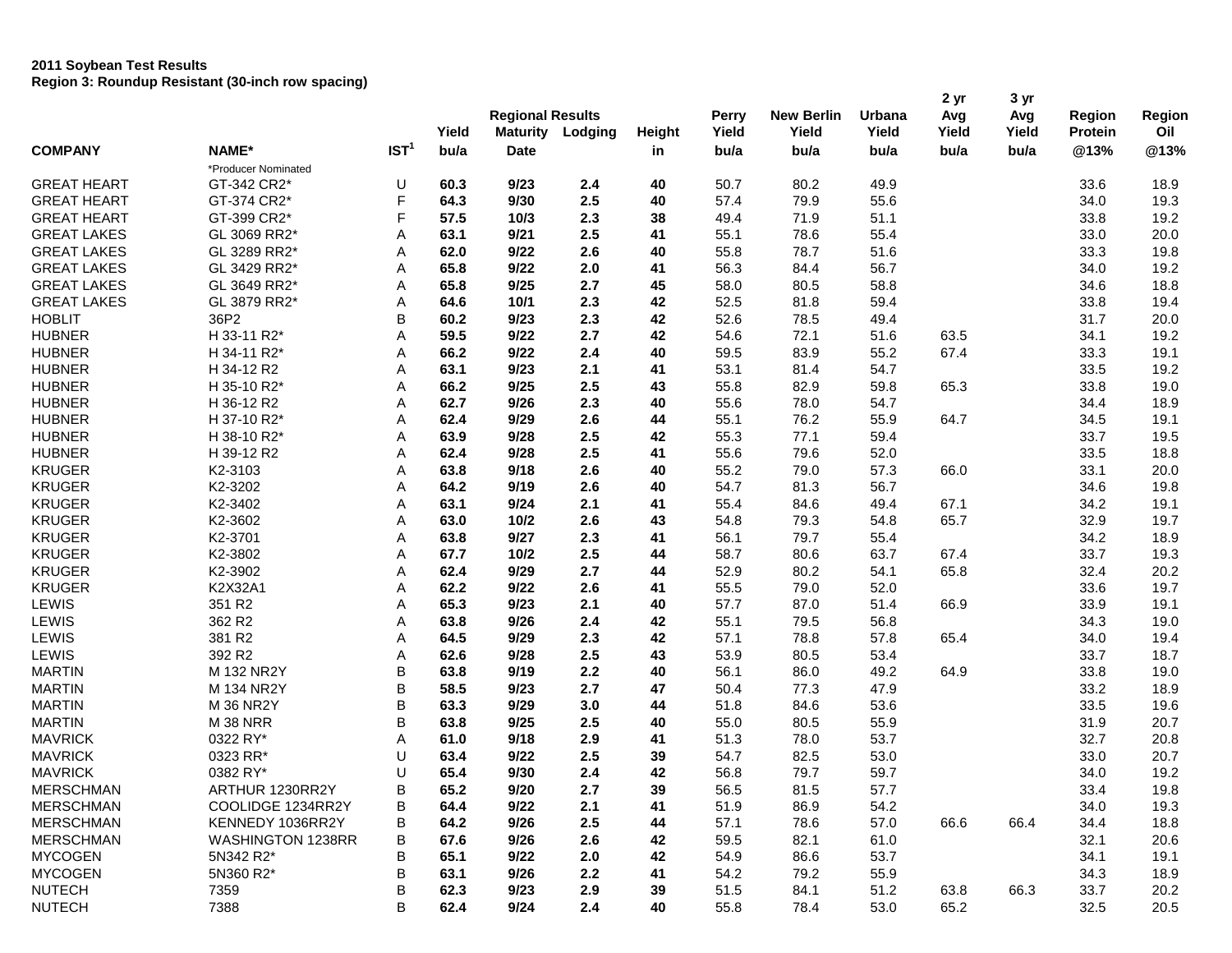# **2011 Soybean Test Results Region 3: Roundup Resistant (30-inch row spacing)**

|                         |                              |                  |              | <b>Regional Results</b> |         |               | <b>Perry</b> | <b>New Berlin</b> | Urbana | 2 yr<br>Avg | 3 yr<br>Avg | <b>Region</b>  | Region       |
|-------------------------|------------------------------|------------------|--------------|-------------------------|---------|---------------|--------------|-------------------|--------|-------------|-------------|----------------|--------------|
|                         |                              |                  | Yield        | <b>Maturity</b>         | Lodging | <b>Height</b> | Yield        | Yield             | Yield  | Yield       | Yield       | <b>Protein</b> | Oil          |
| <b>COMPANY</b>          | NAME*                        | IST <sup>1</sup> | bu/a         | <b>Date</b>             |         | in            | bu/a         | bu/a              | bu/a   | bu/a        | bu/a        | @13%           | @13%         |
| <b>PIONEER</b>          | *Producer Nominated<br>93Y40 | В                |              | 9/23                    | 2.4     |               | 55.0         |                   | 50.8   | 65.6        | 66.9        |                |              |
| <b>PIONEER</b>          | 93Y60                        | B                | 63.6<br>64.5 | 9/24                    | 2.2     | 40<br>43      | 56.1         | 84.9<br>82.9      | 54.6   |             |             | 33.3<br>31.8   | 20.4<br>21.0 |
| <b>PIONEER</b>          | 93Y70*                       | B                | 65.7         | 9/25                    | 2.4     | 44            | 56.8         |                   | 56.9   | 65.4        | 65.9        | 32.3           | 20.4         |
| <b>PIONEER</b>          |                              |                  |              |                         |         |               |              | 83.6              |        |             |             |                |              |
| POWER PLUS              | 93Y82                        | B                | 64.8         | 9/24                    | 2.5     | 44            | 56.7         | 82.8              | 55.0   |             |             | 32.2           | 20.5         |
|                         | 37T1*                        | B                | 62.0         | 9/28                    | 2.5     | 40            | 50.3         | 82.9              | 52.8   | 63.8        |             | 33.6           | 20.0         |
| POWER PLUS              | 38D2<br>X34T2                | B                | 63.8         | 9/28                    | 2.5     | 43            | 54.2         | 82.3              | 54.8   |             |             | 32.5           | 20.1         |
| POWER PLUS              | 3135 CR2Y*                   | B                | 64.4         | 9/23                    | 2.6     | 40            | 56.5         | 84.8              | 51.9   |             |             | 33.0           | 20.4         |
| <b>PROHARVEST</b>       |                              | U                | 61.6         | 9/22                    | 2.3     | 39            | 53.2         | 79.2              | 52.5   |             |             | 33.1           | 20.0         |
| <b>PROHARVEST</b>       | 3350 CR2Y*                   | Α                | 62.2         | 9/21                    | 2.7     | 43            | 55.7         | 78.8              | 52.1   |             |             | 33.6           | 19.6         |
| <b>PROHARVEST</b>       | 3635 CR2Y*                   | U                | 63.3         | 9/26                    | 2.2     | 40            | 52.8         | 79.7              | 57.2   |             |             | 34.0           | 19.1         |
| <b>STEYER</b>           | 3001 R2                      | Α                | 64.9         | 9/17                    | 2.2     | 39            | 53.1         | 85.8              | 55.7   | 64.9        |             | 33.3           | 19.2         |
| <b>STEYER</b>           | 3203 R2                      | Α                | 63.9         | 9/21                    | 2.5     | 42            | 58.3         | 79.2              | 54.2   |             |             | 33.2           | 19.9         |
| <b>STEYER</b>           | 3204 R2                      | A                | 62.0         | 9/20                    | 2.2     | 41            | 52.6         | 82.8              | 50.5   | 63.9        | 66.4        | 33.8           | 18.8         |
| <b>STEYER</b>           | 3401 R2                      | A                | 61.2         | 9/24                    | 2.7     | 43            | 53.9         | 80.1              | 49.6   | 62.5        | 64.3        | 34.2           | 19.4         |
| <b>STEYER</b>           | 3404 R2                      | Α                | 63.6         | 9/25                    | 2.4     | 42            | 58.2         | 80.6              | 52.2   |             |             | 33.3           | 19.5         |
| <b>STEYER</b>           | 3490 RR                      | Α                | 62.1         | 9/25                    | 2.5     | 42            | 51.7         | 80.5              | 54.0   | 63.1        | 64.1        | 32.0           | 20.1         |
| <b>STEYER</b>           | 3501 R2                      | Α                | 63.8         | 9/19                    | 2.3     | 40            | 53.7         | 85.0              | 52.8   | 64.8        | 65.5        | 33.2           | 18.9         |
| <b>STEYER</b>           | 3603 R2                      | Α                | 63.2         | 9/25                    | 2.2     | 41            | 58.8         | 78.9              | 51.8   |             |             | 34.0           | 19.1         |
| <b>STEYER</b>           | 3803 R2                      | A                | 66.9         | 9/29                    | 2.4     | 43            | 59.4         | 80.9              | 60.4   | 66.9        |             | 33.9           | 19.4         |
| <b>STEYER</b>           | 3901 R2                      | Α                | 63.4         | 9/27                    | 2.1     | 42            | 52.9         | 85.5              | 51.9   |             |             | 32.7           | 19.9         |
| <b>STINE</b>            | 30RA02*                      | B                | 62.2         | 9/22                    | 2.2     | 41            | 54.2         | 81.6              | 50.9   |             |             | 33.3           | 19.8         |
| <b>STINE</b>            | 33RA02*                      | B                | 65.0         | 9/23                    | 2.4     | 39            | 56.0         | 83.2              | 55.8   |             |             | 33.0           | 20.6         |
| <b>STINE</b>            | 3522-4*                      | B                | 61.6         | 9/21                    | 2.8     | 39            | 53.2         | 81.1              | 50.3   | 66.9        |             | 33.5           | 20.2         |
| <b>STINE</b>            | 35RA02*                      | B                | 66.6         | 9/27                    | 2.6     | 46            | 56.8         | 85.1              | 57.9   | 64.7        |             | 34.5           | 18.8         |
| <b>STINE</b>            | 37RC82                       | B                | 65.1         | 9/24                    | 2.4     | 42            | 54.8         | 83.3              | 57.3   |             |             | 33.4           | 19.5         |
| <b>STINE</b>            | 3923-4*                      | B                | 65.6         | 9/25                    | 2.6     | 41            | 58.8         | 82.4              | 55.6   | 66.7        | 67.4        | 32.6           | 20.6         |
| STONE SEED GROUP        | 2R3001*                      | A                | 63.7         | 9/22                    | 2.7     | 40            | 57.4         | 77.1              | 56.5   |             |             | 33.4           | 19.6         |
| STONE SEED GROUP        | 2R3201*                      | Α                | 63.5         | 9/21                    | 2.2     | 38            | 55.0         | 82.3              | 53.1   | 65.8        |             | 33.3           | 19.4         |
| STONE SEED GROUP        | 2R3401*                      | A                | 65.7         | 9/21                    | 2.1     | 41            | 56.5         | 84.1              | 56.4   |             |             | 33.9           | 19.1         |
| STONE SEED GROUP        | 2R3602                       | Α                | 65.1         | 9/26                    | 2.3     | 41            | 57.1         | 81.2              | 57.1   |             |             | 34.0           | 19.1         |
| STONE SEED GROUP        | 2R3701*                      | Α                | 62.9         | 9/28                    | 2.4     | 46            | 56.1         | 78.7              | 53.9   |             |             | 34.0           | 19.2         |
| <b>STONE SEED GROUP</b> | 2R3801*                      | Α                | 64.3         | 9/29                    | 2.6     | 41            | 56.0         | 81.1              | 55.7   |             |             | 33.9           | 19.4         |
| <b>STONE SEED GROUP</b> | 2R3802                       | A                | 62.6         | 9/30                    | 2.7     | 43            | 54.0         | 78.8              | 54.8   |             |             | 33.9           | 18.6         |
| <b>SUN PRAIRIE</b>      | <b>SP 3650 NRR</b>           | Α                | 57.7         | 9/27                    | 2.3     | 43            | 50.3         | 77.3              | 45.6   |             |             | 32.0           | 19.9         |
| <b>SUN PRAIRIE</b>      | SPX 32R21                    | Α                | 64.5         | 9/20                    | 2.5     | 42            | 55.2         | 83.0              | 55.3   |             |             | 33.2           | 19.9         |
| <b>SUN PRAIRIE</b>      | SPX 38R21                    | Α                | 66.0         | 9/29                    | 2.1     | 43            | 57.4         | 84.6              | 55.9   |             |             | 33.1           | 19.7         |
| SYNGENTA                | S31-L7 BRAND*                | B                | 65.4         | 9/17                    | 2.4     | 38            | 55.8         | 83.4              | 57.0   |             |             | 33.5           | 19.3         |
| SYNGENTA                | S34-N3 BRAND*                | B                | 65.4         | 9/22                    | 2.1     | 41            | 56.7         | 84.1              | 55.4   |             |             | 34.1           | 19.0         |
| SYNGENTA                | S35-T9 BRAND*                | B                | 62.4         | 9/28                    | 3.0     | 46            | 53.8         | 79.7              | 53.8   |             |             | 33.6           | 20.0         |
| SYNGENTA                | S37-F7 BRAND*                | В                | 64.6         | 9/27                    | 2.7     | 42            | 52.9         | 84.2              | 56.8   |             |             | 33.0           | 19.5         |
| SYNGENTA                | S39-A3 BRAND*                | B                | 64.5         | 9/29                    | 2.8     | 43            | 53.9         | 84.7              | 54.8   |             |             | 32.7           | 19.6         |
|                         | AVERAGE                      |                  | 63.6         | 9/25                    | 2.4     | 42            | 55.2         | 81.3              | 54.4   | 65.3        | 65.7        | 33.5           | 19.6         |
|                         | L.S.D. 25% LEVEL             |                  | 2.5          |                         | 0.2     | $\mathbf{1}$  | 2.4          | 2.6               | 3.7    |             |             | 0.40           | 0.21         |